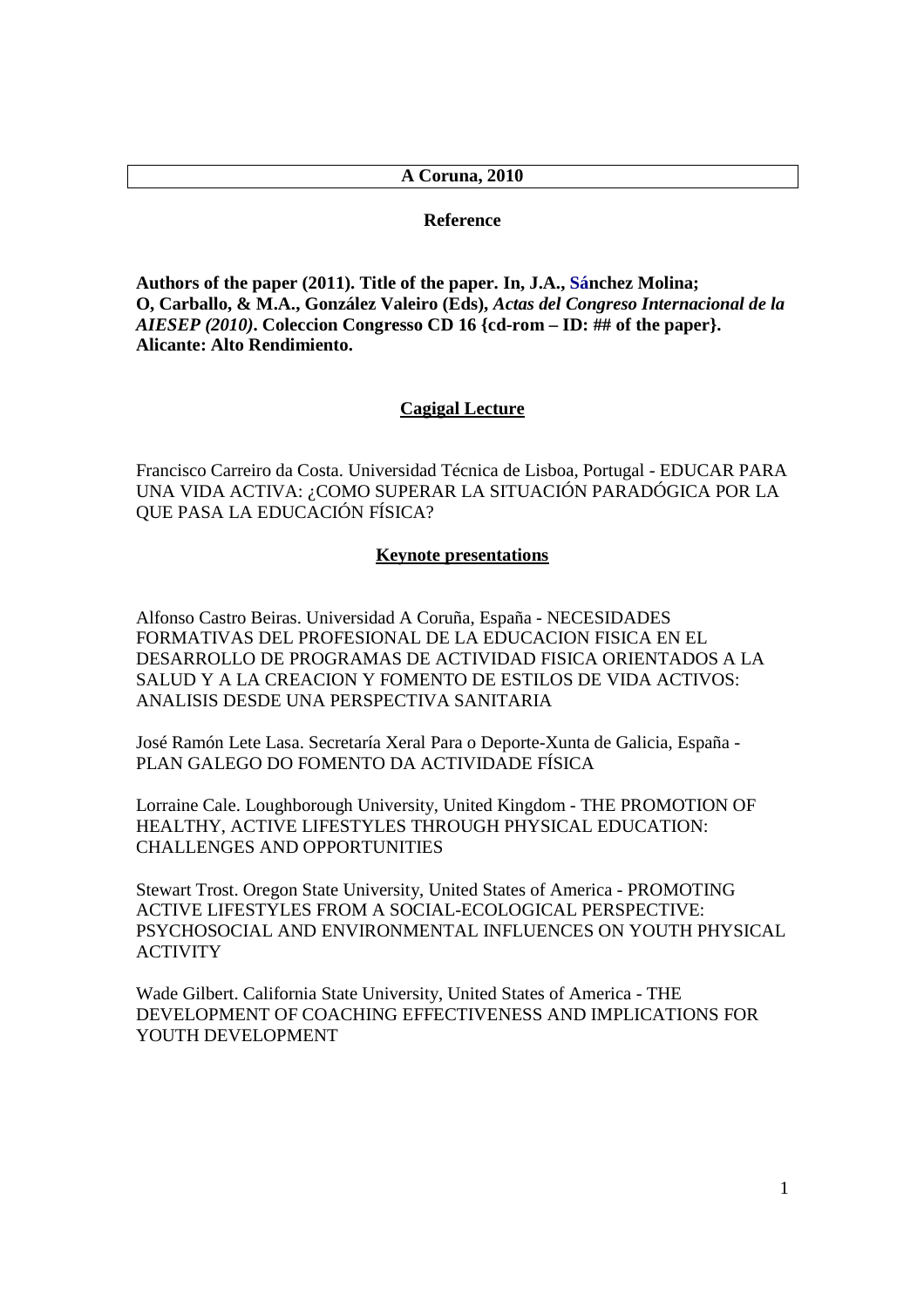# **Published Papers**

## *Actividad física saludable - Physical Activity for health*

493 Abarca – Sos, Alberto; Aibar Solana, Alberto; Murillo Pardo, Berta; Zaragoza Casterad, Javier, Generelo Lanaspa, Eduardo.PHYSICAL ACTIVITY, PARTICIPATION IN SPORTS COMPETITION AND SCHOOL TRANSPORT IN SPANISH ADOLESCENTS

602 Bejarano Cervantes, Marina Aidee; Camacho Rodríguez, Ecctriz Yazmín. PROGRAMA DE ESTIMULACIÓN TEMPRANA EN RECIEN NACIDOS PREMATUROS: INTERVENCIÓN HOSPITALARIA

629 Betancor-Almeida, Ismael; Navarro Valdivielso, Manuel E.; Rodríguez Montesdeoca, Yeray; Ojeda García, Roberto; Betancor Almeida, Jorge. HÁBITOS DE PRÁCTICA FÍSICO-DEPORTIVA DE LOS MÚSICOS DE LAS ORQUESTAS SINFÓNICAS PROFESIONALES

559 Castro Gacio, Javier; Pintor Iglesias, Noelia; Álvarez Carnero, Elvis; Martins, Humberto P.; Asensio Campazas, Dina; Giráldez García, Manuel A. EVALUACIÓN DE LA RESISTENCIA CARDIORRESPIRATORIA EN TRANSPLANTADOS RENALES Y PACIENTES CON INSUFICIENCIA RENAL TERMINAL. NUEVAS ECUACIONES DE PREDICCIÓN PARA LA PRUEBA DE CAMINAR 2 KM Y 6 MINUTOS.

560 Castro Gacio, Javier; Pintor Iglesias, Noelia; Álvarez Carnero, Elvis; Martins, Humberto P.; Asensio Campazas, Dina; Giráldez García, Manuel A. EFECTOS DE UN PROGRAMA DE EJERCICIO EN LA COMPOSICIÓN CORPORAL DE PACIENTES RENALES TRASPLANTADOS

594 Cuddihy, Thomas Francis; Tomson, L. Michaud. MEASUREMENT OF MODERATE INTENSITY PHYSICAL ACTIVITY VIA PEDOMETERS – LESSONS LEARNED!

564 Devís-Devís, J.; Valencia-Peris, A.; Beltrán-Carrillo, V.;Peiró-Velert, C. ACTIVIDAD FÍSICA MODERADA-VIGOROSA EN ADOLESCENTES DE ENSEÑANZA SECUNDARIA: COMPARACIÓN ENTRE ESTUDIANTES QUE PERTENECEN Y NO PERTENECEN A UN PLAN DE ESPECIALIZACIÓN DEPORTIVA

623 Erman, K. Alparslan; Şahan, Asuman; Özcan, Seda. Comparison of Exercise Behavior and Information of Exercise in 40-64 Years Old Turkish People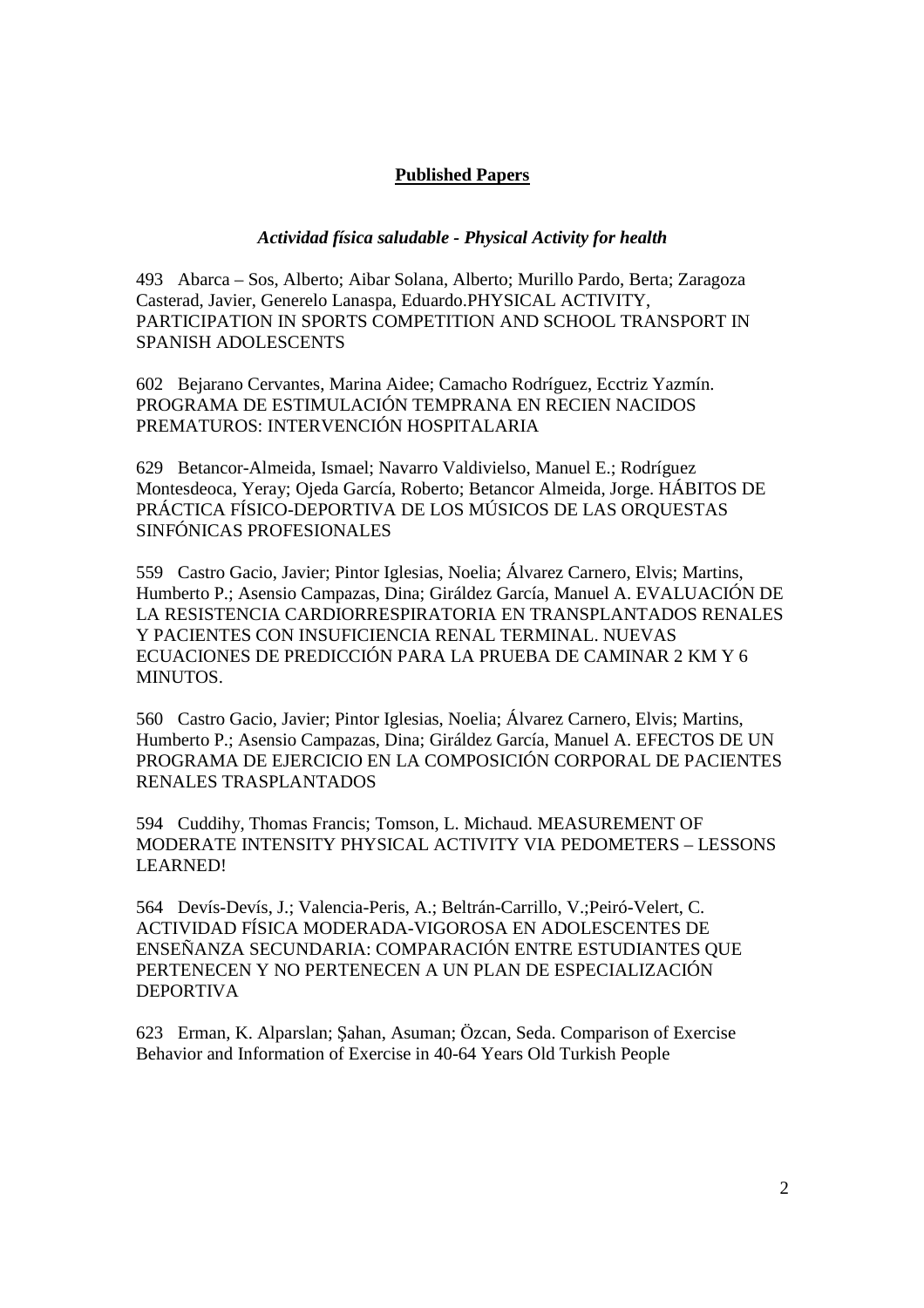598 Ezquerro García-Noblejas, Milagro; de Ozamiz, Itziar; Valverde, Joaquina; Gómez-Varela, Joaquín . ADAPTACIÓN Y VALIDACIÓN DEL ACROPHOBIA QUESTIONAIRE DE COHEN (AQ) A LA POBLACIÓN ESPAÑOLA

624 Farzanegi, P.; Azarbayjani, M.A.; Ebrahimpour, Z. HORMONAL RESPONSE, AND WOMENS COMPETITION

639 Freire Barros, Nuria; Mourelle Zas, Mónica; Toja Reboredo, Belén; González Valeiro, Miguel; Fernández Villarino, Mª Ángeles. ANÁLISIS DE LA ACTIVIDAD FÍSICA EN NIÑAS/OS DE ÚLTIMO CICLO DE ENSEÑANZA PRIMARIA Y ENSEÑANZA SECUNDARIA OBLIGATORIA (ESO) EN LAS CIUDADES DE LA PROVINCIA DE A CORUÑA Y SU MOTIVACIÓN HACIA LA EDUCACIÓN FÍSICA ESCOLAR

622 Gandomi, F.; Saeb, M.; Behpoor, N.; Ahanjan, Sh.; Nemati, S. THE EFFECT OF TIBIAL TORSION AND FEMORAL ANTEVERSION ON ACCESS OF ANTERIOR CRUCIATE LIGAMENT AND MENISCUS CARTILAGE TEARS

584 Gómez Varela, Joaquín, Ezquerro García-Noblejas, Milagros. INFLUENCIA DEL MIEDO SOBRE EL PATRÓN MOTOR: UN ESTUDIO PILOTO

508 Granda Vera, Juan; Barbero Alvarez, José Carlos; Cortijo Cantos, Adela; Muñoz Estrada, Alejandro. EFECTOS DE LA PARTICIPACIÓN EN UN PROGRAMA ORIENTADO A LA MEJORA DE LA ESTIMULACIÓN SENSORIO-MOTORA EN EL TIEMPO DE REACCIÓN MOTORA COMO BIOMARCADOR/INDICADOR DE LONGEVIDAD Y CALIDAD DE VIDA EN MAYORES

509 Granda Vera, Juan; Barbero Alvarez, José Carlos; Cortijo Cantos, Adela; Muñoz Estrada, Alejandro. EL TIEMPO DE REACCIÓN MOTORA COMO BIOMARCADOR/INDICADOR DE LONGEVIDAD Y CALIDAD DE VIDA EN MAYORES

535 Hosseini-Naser Behpoor, Masoumeh. A comparative Study of the Heart Status in Elite Male and Female Mountaineers

590 Karaca, Ayda; Erturan Ilker, Gokce. AN EXAMINATION OF TURKISH HIGH SCHOOL STUDENTS' PHYSICAL ACTIVITY PARTICIPATION WITH REGARD TO GENDER, GRADE LEVEL AND PARENTS' LEVEL OF EDUCATION

505 Koçak, Funda; Tuncel, Fehmi; Tuncel, Semiyha. DETERMINING THE HEALTH-EXERCISE/PHYSICAL ACTIVITY CONSCIOUSNESS LEVELS OF THE TURKISH **WOMEN** 

608 Kretschmann, Rolf. EXERGAMES AND HEALTH PROMOTION – NINTENDO WII SPORTS: PHYSIOLOGICAL MEASURES VS. PERCEIVED OPINIONS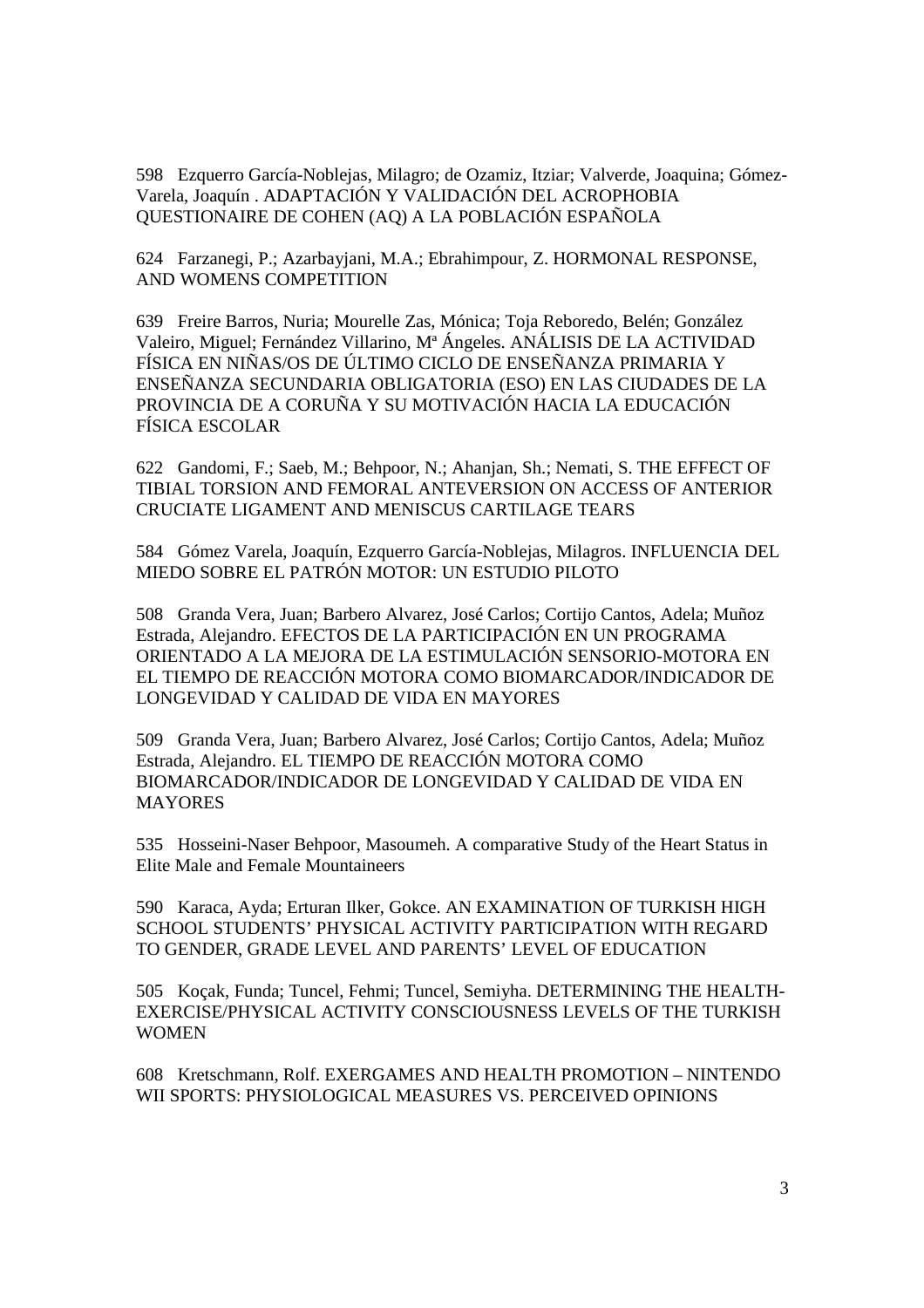607 Lafont, Lucile; Courbebaisse, Jean-Pierre. PHYSICAL ACTIVITY, CONTEXT AND CHARACTERISTICS OF PUPILS IN AQUITAINE: COMPARISON BETWEEN HIGH SCHOOLS AND VOCATIONAL SCHOOLS.

576 Lafont, Lucile; Katy Sauboi. ROLE OF HEALTH OBJECTIVES IN PHYSICAL EDUCATION (PE) FRENCH PROGRAMS AND PROJECTS: THE EXAMPLE OF VOCATIONAL SCHOOLS IN AQUITAINE

570 López Villar, C; Bobo Arce, M.; Mosquera González, Mª. J. REVISIÓN DE INVESTIGACIONES DE ACTIVIDAD FÍSICA Y CALIDAD DE VIDA DESDE UNA PERSPECTIVA DE GÉNERO (2000-2010)

636 Márquez, Gonzalo; Morenilla, Luis; Sánchez, José Andrés; Bello, Olalla; Fernández-del Olmo, Miguel. Effect of dual task performance on postural stability in Parkinson´s disease patients. A pilot study.

458 Martínez Baena, Alejandro César y Romero Cerezo, Cipriano. NIVELES DE ACTIVIDAD FÍSICO-DEPORTIVA DURANTE EL TIEMPO LIBRE EN FUNCIÓN DEL SEXO Y LA EDAD EN ADOLESCENTES GRANADINOS.

588 Martínez Lemos, R. I.; Gilson, N.D.; Puig i Ribera, A.; González Suárez, A.M, González Palacios, B.; García García, O. PREVALENCIA Y FACTORES ASOCIADOS AL HÁBITO SEDENTARIO EN EMPLEADOS DE UNIVERSIDAD.

589 Martínez Lemos, R. I.; Novegil Souto, J. V.; Machado de Oliveira, I.; Gómez Novoa, M.; Cabarcos Barro, L.; García García, O. VALORACIÓN DE LA MARCHA PRE Y POST PRÁCTICA DE NORDIC WALKING EN ATLETAS CON DISCAPACIDAD INTELECTUAL DE SPECIAL OLYMPICS

460 Martins, Raul; Teixeira Veríssimo, Manuel; Teixeira, Ana Maria. EXERCISE AND METABOLIC HEALTH IN OLDER ADULTS

459 Martins, Raul; Teixeira Veríssimo, Manuel; Teixeira, Ana Maria. EXERCISE AND INFLAMMATORY MARKERS IN OLDER ADULTS

640 Mourelle Zas, Mónica; Freire Barros, Nuria; González Valeiro, Miguel; Toja Reboredo, Belén; Fernández Villarino, Mª Ángeles. ANÁLISIS DE LA ACTIVIDAD FÍSICA DEL PROFESORADO DE ENSEÑANZA PRIMARIA Y SECUNDARIA OBLIGATORIA (ESO) EN LAS CIUDADES DE LA PROVINCIA DE A CORUÑA Y SU VALORACIÓN DE LA EDUCACIÓN FÍSICA COMO MATERIA DENTRO DEL CURRICULUM

637 Mouton, Alexandre; Defossa, Clément; Cloes, Marc. EMOTIONAL COMPETENCIES OF THE SPORT COACH: A QUALITATIVE APPROACH WITHIN A PHYSICAL ACTIVITY PROGRAMME FOR MULTIPLE SCLEROSIS **PATIENTS**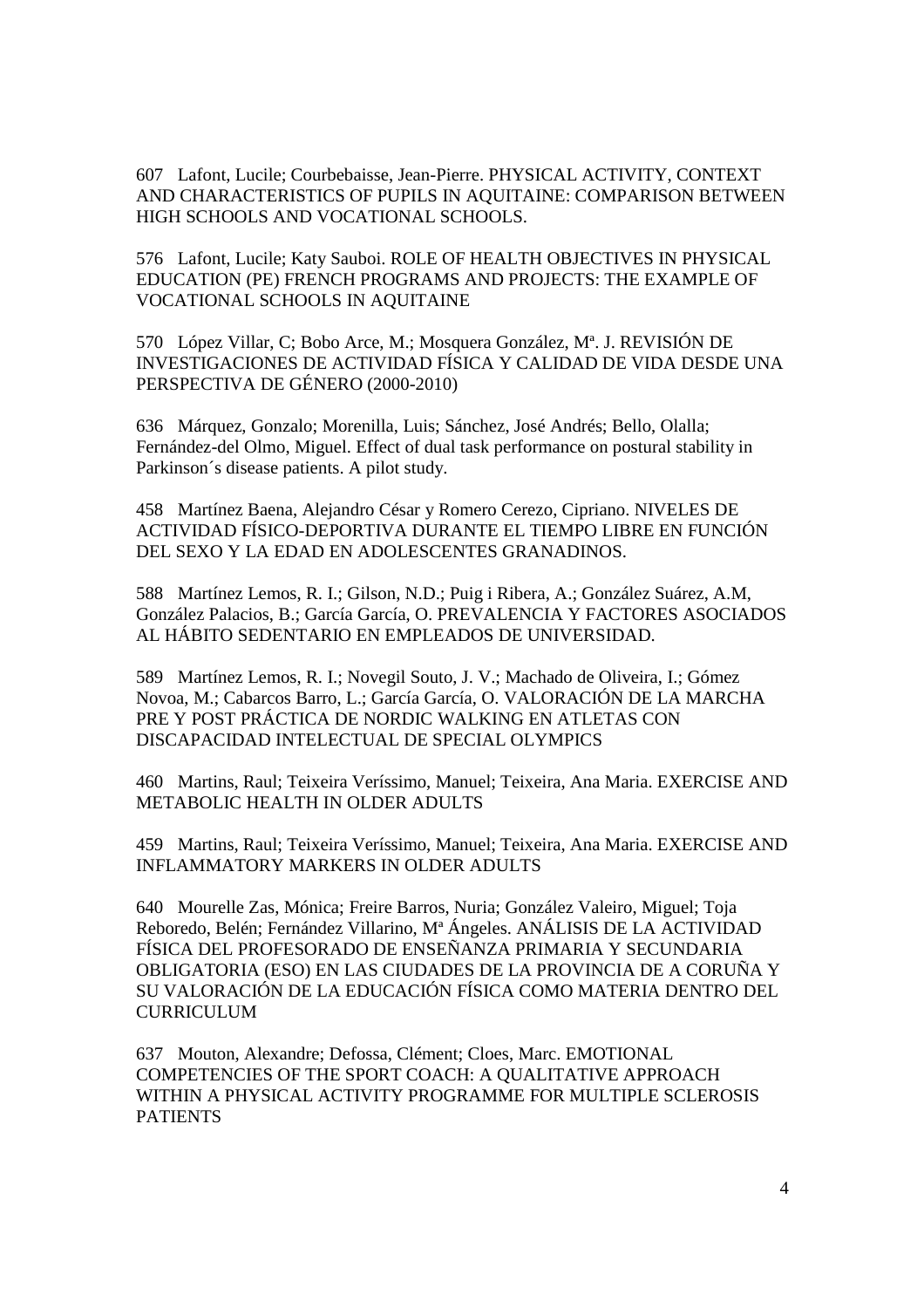557 Murillo Pardo, Berta; Abarca-Sos, Alberto; Aibar Solana, Alberto; Generelo Lanaspa, Eduardo; Zaragoza Casterad, Javier. Diagnostic assessment and the first intervention strategies in a program to promote physical activity from secondary education centres.

520 Nameni, Farah; Aghaalinejad, Hamid. Acute effects of whole-body vibration on interlukin-10 and cortisol responses in the athlete and non athlete girls

575 Oreb, Goran; Vlašić, Jadranka; Rausavljević, Nikola. INFLUENCE OF CIRCUIT TRAINING ON SOME FUNCTIONAL AND MOTOR ABILITIES OF MIDDLE-AGED WOMEN

596 Perreault, Gino; Turcotte, Sylvain; Morin, Pascale; Roy, Marie-Andrée. PHYSICAL ACTIVITY AMONG SHERBROOKE YOUTHS AND TYPES OF PHYSICAL ACTIVITY PREFERRED BY SHERBROOKE YOUTHS (4-17 YEARS)

469 Perrota, Francesco. Overweight and obesity and the infant-juvenile, causes, prevention and treatment.

470 Perrotta, Francesco. Beneficial effects on anxiety and depression of sport

501 Pinto Guedes, Dartagnan; Villagra Astudillo, Hermán Ariel; Moya Morales, José Maria; del Campo Vecino, Juan; Pires Júnior, Raymundo. Age and gender differences in health-related quality of life of adolescents from Latin American countries

500 Pinto Guedes, Dartagnan; Villagra Astudillo, Hermán Ariel; Moya Morales, José Maria; del Campo Vecino, Juan; Pires Júnior, Raymundo. Adolescent proxies healthrelated quality of life agreement using the KIDSCREEN-52 questionnaire

573 Quarmby, Thomas; Dagkas, Symeon; Bridge, Matt. A MIXED METHOD APPROACH TO THE EFFECT OF FAMILY STRUCTURE ON YOUNG PEOPLE'S PHYSICAL AND SEDENTARY ACTIVITIES

538 Rodrigues Vieira, Fernando António; Carreiro da Costa, Francisco Alberto. La Oferta Curricular en Educación Física y la Promoción de un Estilo de Vida Activo

503 Rodríguez-Ruíz, D.; Mateos Padorno, C.; Polifrone, M.; Martínez Patiño, Mª J.; Mena Martín, E.; Sarmiento, S.; García, V. ESTUDIO DE ALGUNOS HÁBITOS ALIMENTICIOS EN LAS JUGADORAS DE VOLEIBOL EN CATEGORÍA JUVENIL

502 Ruiz-Juan, Francisco. PERCEPCIONES DE SALUD, CONDICIÓN FÍSICA, COMPETENCIA Y APA-RIENCIA EN ADULTOS EN SOBREPESO Y OBESOS

486 Seghers, Jan; Rutten, Cindy. Cardiorespiratory fitness in Flemish adolescents and its relationship with leisure-time physical activity, active travel to school and screenbased sedentariness.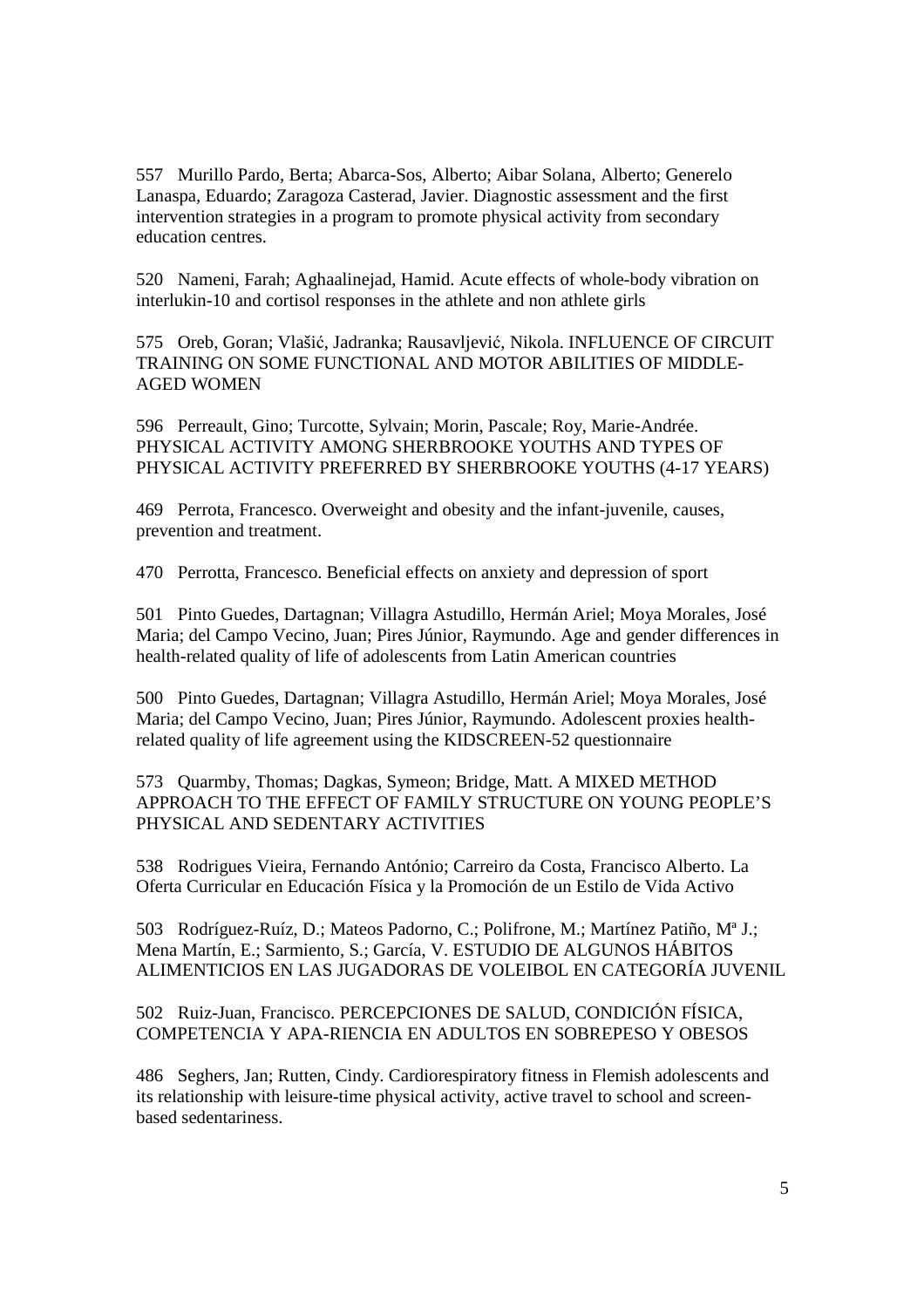461 Sierra Palmeiro, Elena; Bobo Arce, Marta. ANALISIS Y ESTUDIO COMPARATIVO DE LA CARGA INTERNA DE TRABAJO EN LAS SESIONES DE ACTIVIDADES FÍSICA DIRIGIDAS: ACONDICIONAMIENTO FISICO, AQUAGYM Y CICLISMO INDOOR

474 Tomar, Rakesh. A COMPARISON OF BODY COMPOSITION OF COLLEGE **YOUTH** 

638 Valverde, Joaquina; Gómez-Varela, Joaquin; Ramos, Javier; Flores, Elkin; de Ozamid, Itziar; Sanjurjo, Claudio; Ezquerro, Milagros. DIFERENCIAS EN RESPUESTA EMOCIONAL DE HOMBRES Y MUJERES, ANTES, DURANTE Y DESPUÉS DE LA REALIZACIÓN DE TAREAS MOTRICES EN UN ACROPARQUE

558 Viñuales Gálvez, Sagrario; Solera Martínez, Inmaculada; Laguna Nieto, María; Aznar Laín, Susana. Actividad física cuantificada de manera objetiva en niños y niñas.

525 Williams, Ross. MUTUAL ADAPTIVE STRATEGIES THAT TEACHERS BELIEVE MAKE PHYSICAL ACTIVITY PROGRAMS WORK IN SCHOOLS.

521 Yazdanparastchaharmahali, Bahareh. EFFECTS OF SINGLE AND TWO BOUTS OF INTENSE EXERCISE IN THE SAME DAY ON SALIVARY IgA AND CORTISOL CONCENTRATIONS IN NON – ATLETH

*Aspectos sociales de la actividad física y el deporte - Social issues of sport* 

485 Aibar, A; Abarca -Sos, A.; Murillo, B.; Zaragoza, J.; Generelo, E. SELF-PERCEIVED BARRIERS TO PHYSICAL ACTIVITY IN SPANISH ADOLESCENTS

631 Kerfes, Nabil; Alem, Jaoued; Cloes Marc. MOTIVES TO BEGIN PHYSICAL EDUCATION STUDIES Comparative analysis in Algeria and Wallonia.

466 Arboleda Serna, Victor Hugo. EL DEPORTE COMO MEDIO FORMATIVO EN EL ÁMBITO COMUNITARIO

533 Aspasia, Dania, Koutsouba, Maria, Dimitros, Xatziharistos, Dimitrios; Vasiliki, Tyrovola. ESTABLISHING OBSERVER RELIABILITY IN THE CONTEXT OF DANCE PERFORMANCE ASSESSEMENT

524 Barker, D.; Barker-Ruchti, N.; Gerber, M.; Gerlach, E.; Knöpfli, M.; Sattler, S.; Pühse, U. GETTING INTO ORGANISED SPORT: YOUTHS' STORIES OF INITIATING PARTICIPATION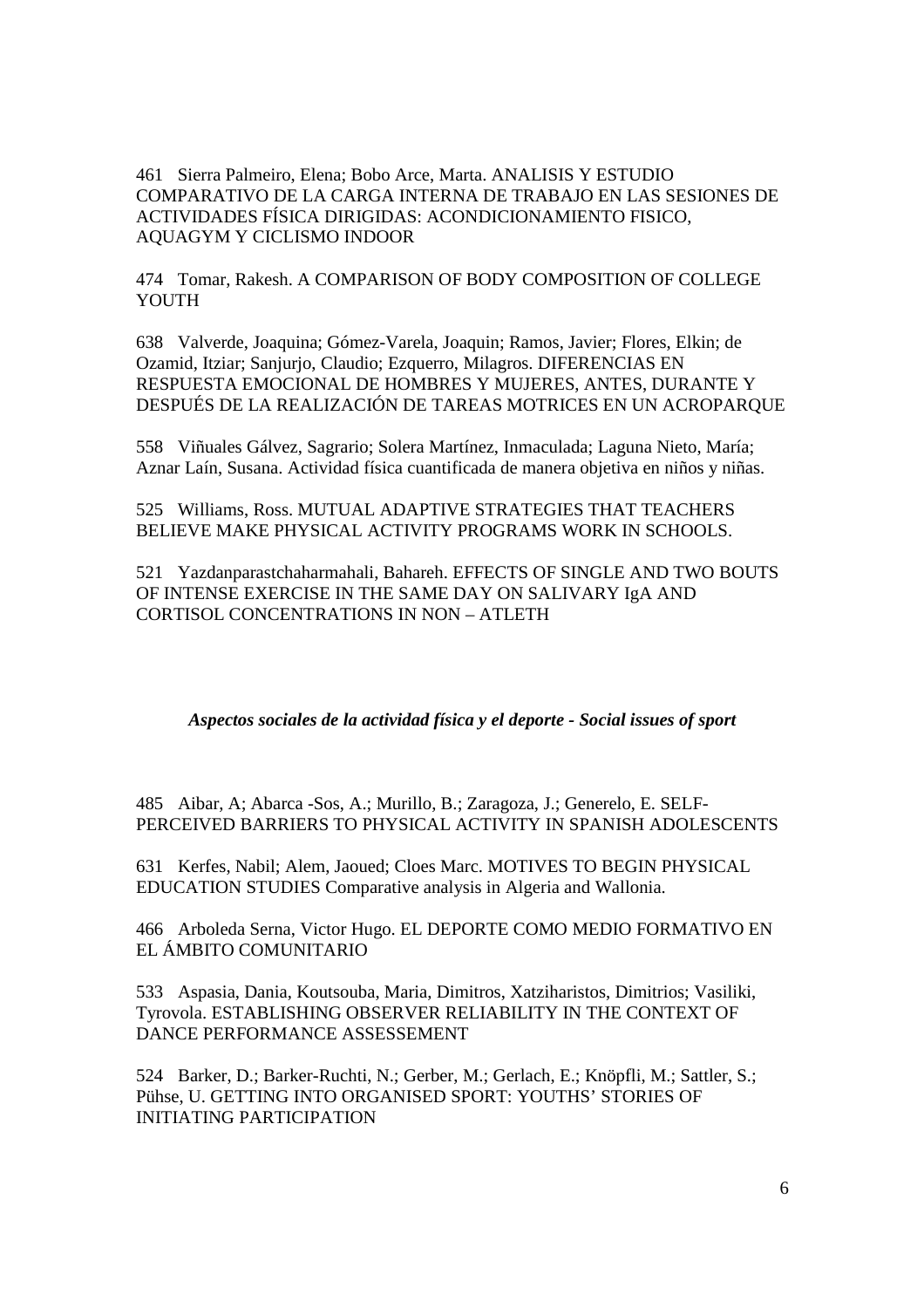633 Capela, Carina; Luz, Catarina; Carvalho, Cátia; Martínez, Ricardo; Neves, Rui. SALUD, DEPORTE Y PLAZER. ¡UNA VIDA A VALER!

641 Carballo Iglesias, Oscar; Dopico Calvo, Xurxo. EL ESTADIO DE RIAZOR COMO ELEMENTO IDENTIFICADOR EN A CORUÑA DEL 2020.

642 Carballo Iglesias, Oscar; Dopico Calvo, Xurxo; Iglesias Soler, Eliseo; de Dios Rivas, Roberto; Bravo Díaz, Ramiro. ANÁLISIS PLURIANUAL DEL PRESUPUESTO DEPORTIVO DESTINADO POR LAS ADMINISTRACIONES LOCALES EN POBLACIONES DE ENTRE 200.000 Y 500.000 HABITANTES.

577 Fariña Rivera, Francisca; Souto Gestal; Antonio; García, Pablo. PRÁCTICA DEPORTIVA EN UNIVERSITARIOS Y SALUD MENTAL

565 Fos-Ros, V.; Devís-Devís, J.; Pérez-Gimeno, E.; Valencia-Peris, A.; Peiró-Velert, C. LA IDENTIDAD ATLÉTICA EN UNA MUESTRA DE ESCOLARES ADOLESCENTES

585 Furjan-Mandić, Gordana; Radaš, Josipa; Kolarec, Melita. CORRELATION BETWEEN EFFICIENCY IN PERFORMING BODY ELEMENTS AND ELEMENTS WITH A BALL IN RHYTHMIC GYMNASTICS

531 LEGRAIN, Pascal. PEER-ASSISTED LEARNING METHODS AND PUPILS' LUCIDITY IN A PHYSICAL EDUCATION SETTING

488 López Sánchez, Guillermo F.; Marín Guillén, Marta; Sánchez-Alcaraz Martínez Bernardino J.; López Sánchez, Laura; Díaz Suárez, Arturo; Morales Baños, Vicente. PERFIL Y MOTIVACIÓN DE LOS PRACTICANTES ADULTOS DE TENIS

512 Machado Gomes, Rui. Homogenisation and Differentiation in Sport and Leisure

566 Meneses Dantas Bandeira, Maria do Socorro; Pereira, Ana Luisa; Leonéa Vitória Santiago. GENDER RELATIONS IN THE CONTEXT OF PHYSICAL EXERCISE: A LOOK AT THE ELDERLY WOMAN

536 Moreno Mañas, Enrique. IMPLICACIONES SOCIALES DE UN CENTRO WELLNESS EN LA CALIDAD DE VIDA

587 Pastor Vicedo, Juan Carlos; González Víllora, Sixto; Cordente Mesas, David; Catalán Eslava, María. ACTITUDES HACIA EL INMIGRANTE EN LOS FUTUROS DOCENTES ESPECIALISTAS EN EDUCACIÓN FÍSICA

487 Ruiz Barquín, Roberto; Salcedo de Antonio, Pablo; Irala Gil, Paula; Gómez López, Carlos; Domingo Sanz, Carlos. EL ANÁLISIS DEL TALENTO DEPORTIVO EN DEPORTES COLECTIVOS: UN ANÁLISIS COMPARATIVO ENTRE ENTRENADORES Y JUGADORES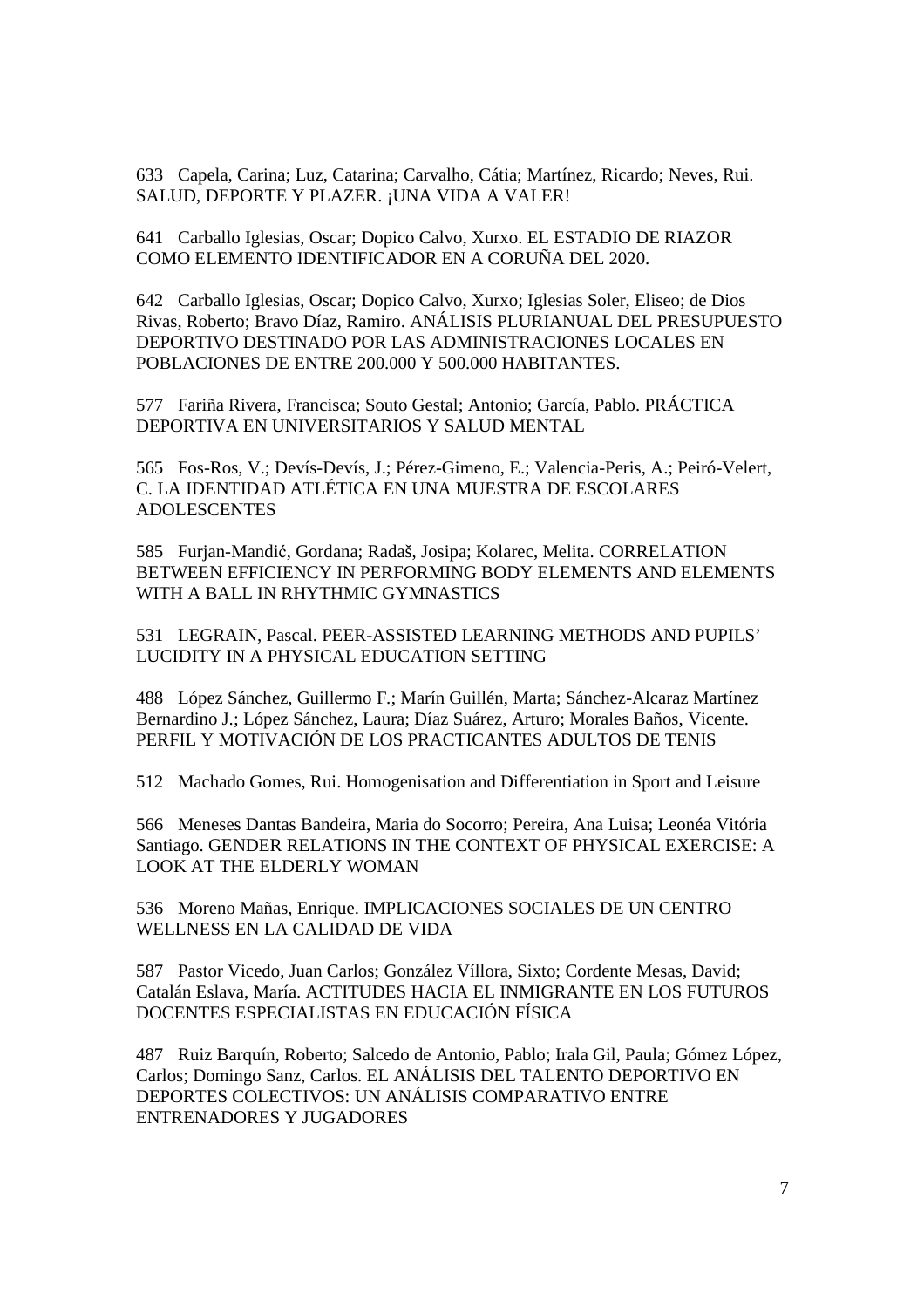517 Ružbarská, Ingrid; Turek, Milan. MOTOR PERFORMANCE AS A DETERMINANT OF MEDICAL RESCUE PROFESSION

534 Safarikova, Simona; Khomutova, Anastasiya. PERCEPTION OF INTERPERSONAL RELATIONSHIPS WITHIN PROFESSIONAL AND RECREATION SPORT TEAMS IN CULTURALLY, ECONOMICALLY AND SOCIALLY DIFFERENT ENVIRONMENTS.

492 Sánchez-Alcaraz Martínez, Bernardino Javier; López Sánchez, Guillermo Felipe; Díaz Suárez, Arturo; Morales Baños, Vicente. NIVEL DE SATISFACCIÓN DE LOS USUARIOS DE GIMNASIOS

527 Serrano Gómez, Virginia; Morales Sánchez, Verónica; García García, Óscar; Gambau i Pinasa, Vicente. MOTIVACIONES PARA LA PRÁCTICA DEL GOLF. ESTUDIO DE CASO EN UN CLUB SOCIAL/MIXTO.

465 Solà Santesmases, Josep. EXIGENCIA ACADÉMICA Y DEDICACIÓN AL DEPORTE DE COMPETICIÓN EN EDADES DE FORMACIÓN: VARIABLES SOCIOCULTURALES.

578 Souto Gestal, Antonio; Fariña Rivera, Francisca; García, Pablo. BIENESTAR PSICOLÓGICO, DOLOR Y PRÁCTICA DEPORTIVA EN UNIVERSITARIOS

467 Taplin, Liz. Physical Literacy - The Lifelong Journey

616 Veses, A.M.; Zapatera, B.; Gómez-Martínez, S.; Martínez-Gómez, D.; Calle, M.E.; Marcos, A.; Veiga, O.L. INFLUENCIA DE LA LOCALIZACIÓN DEL CENTRO ESCOLAR Y LUGAR DE RESIDENCIA SOBRE EL RENDIMIENTO ACADÉMICO EN EDUCACIÓN FÍSICA EN POBLACIÓN ADOLESCENTE. ESTUDIO AFINOS

614 Zapatera, B.; Veses, A.M.; Gómez-Martínez, S.; Martínez-Gomez, D.; Calle, M.E.; Marcos, A.; Veiga, O.L. INFLUENCIA DE VARIABLES SOCIODEMOGRÁFICAS EN EL RENDIMIENTO ACADÉMICO EN EDUCACIÓN FÍSICA EN POBLACIÓN ADOLESCENTE. ESTUDIO AFINOS.

*Educación física y aspectos pedagógicos del deporte –* 

*Pedagogical aspects of sport and physical education*

586 Abrantes Gaspar, João Paulo; Cabrita Condessa, Maria Isabel. LEARN PHYSICAL EDUCATION ON THE INTERNET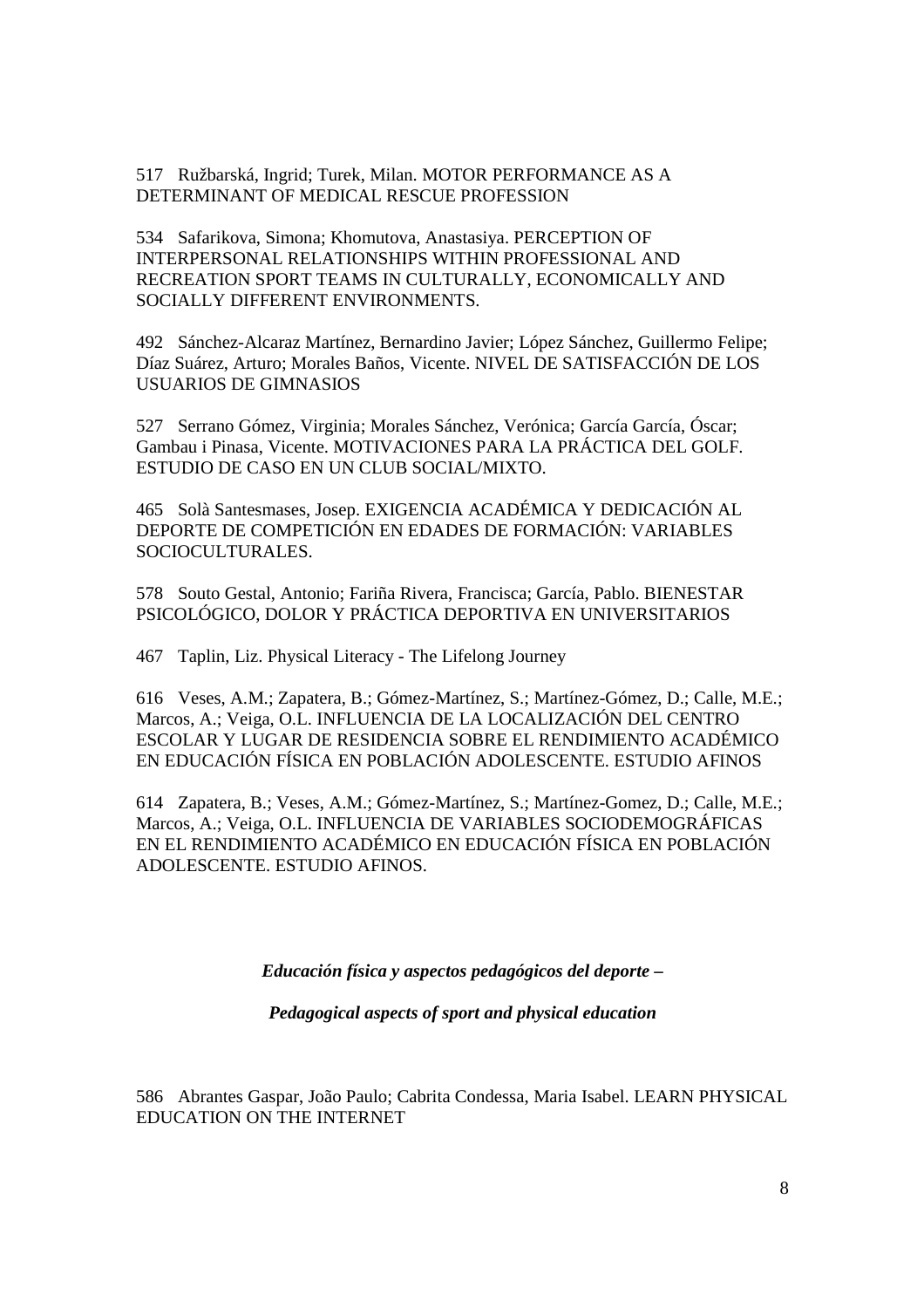621 Ahmetasevic, Adnan; Bbartonova, Radka; Valkova, Hana. PE INTEGRATION - ANALYSES OF INCLUSIVE PE LESSONS (METHODOLOGY STUDY)

582 Andre, Mauro; Mandigo, James; Corlett, John. THE DEVELOPMENT OF AN UNDERGRADUATE DEGREE PHYSICAL EDUCATION DEGREE PROGRAM IN EL SALVADOR AND ITS ROLE IN THE PREVENTION OF YOUTH VIOLENCE

592 Andreu Cabrera, E., Pérez Turpín, J.A., Chinchilla, J.J., Cortell, J.M. LOS JUEGOS TRADICIONALES INFANTILES MEDITERRÁNEOS: UN ENCUENTRO INTERCULTURAL

591 Andreu Cabrera, E.; Pérez Turpín, J.A.; Chinchilla, J.J. LA RIQUEZA MOTRIZ DE LOS JUEGOS TRADICIONALES INFANTILES: ANÁLISIS Y VALORACIÓN PSICOPEDAGÓGICA.

605 Bartonová, Radka; Ahmetasevic, Adnan; Válková, Hana. PE INTEGRATION – CASE STUDY OF CHILD IN INCLUSIVE PE LESSONS (CHILDREN WITH CELEBRAL PALSY)"

515 Best, Scott; Pearson, Phil; Webb, Paul. TEACHERS' PERCEPTIONS OF THE EFFECTS OF SINGLE-SEX AND COEDUCATIONAL CLASSROOM SETTINGS ON THE PARTICIPATION AND PERFORMANCE OF STUDENTS IN PRACTICAL PHYSICAL EDUCATION

540 Bobo Arce, Marta; Sierra Palmeiro, Elena. AVANCES EN LOS PROCESOS DE ENSEÑANZA APRENDIZAJE DE LA GIMNASIA RÍTMICA DE COMPETICIÓN. REVISIÓN DE LAS INVESTIGACIONES

519 Bruce, Judy. Conceptualising Sociocultural Orientations in Physical Education Including Post-Critical Possibilities

581 Cabrera Suárez, Dolores; Ruíz Llamas, Guillermo; Montesdeoca Hernández, Rayco; Barrera García, Héctor. LA MEJORA DE HABILIDADES TÉCNICAS EN EL FÚTBOL, USANDO LA METODOLOGÍA DEL PROCESO-PRODUCTO

482 Calderón, Antonio; Hastie, Peter; Martínez de Ojeda, Diego. PERCEPCIÓN DE ALUMNOS DE PRIMARIA TRAS LA PARTICIPACIÓN EN UNA UNIDAD DIDÁCTICA DE EDUCACIÓN DEPORTIVA (SPORT EDUCATION)

544 Cantallops, Jaime; Vidal, Josep; Borras, Pere A.; Ponseti, F. Xavier; Palou, Pere. EDUCACIÓN FÍSICA: ÁREA DE ENCUENTRO ENTRE ALUMNOS DE UN CENTRO ORDINARIO Y OTRO ESPECÍFICO. ELIMINANDO BARRERAS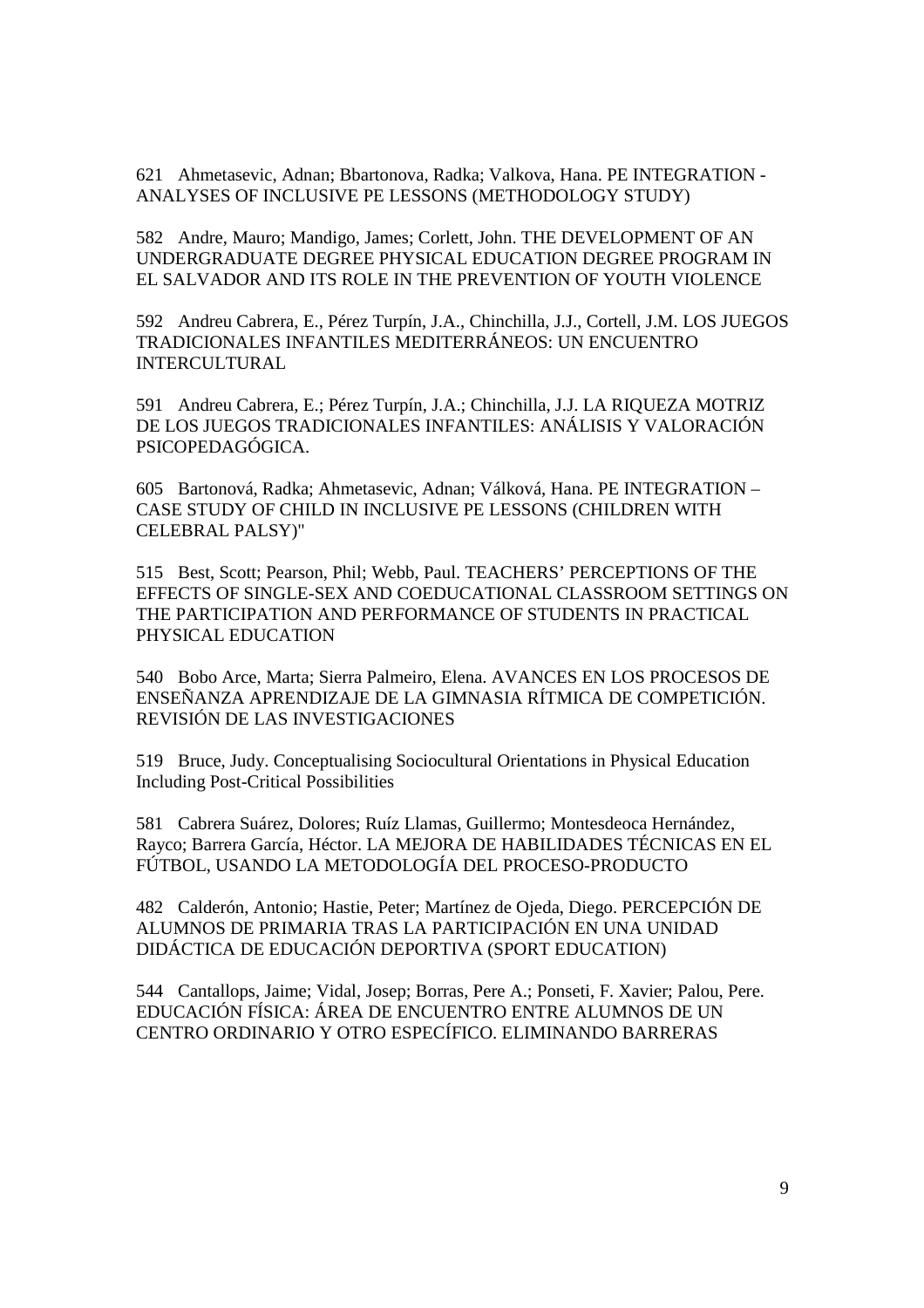468 Chaverra Fernandez, Beatriz Elena; Gaviria Cortes, Didier Fernando; González Palacio, Enoc Valentin ESTÁNDARES BÁSICOS DE COMPETENCIAS PARA UNA EDUCACIÓN FÍSICA SALUDABLE EN LAS ESCUELAS DEL DEPARTAMENTO DE ANTIOQUIA, COLOMBIA.

574 Condessa, Isabel; Fialho, Adolfo. DANCE SURROUNDED ON ALL SIDES BY THE SEA. THE PEDEGOGICAL AND SOCIAL ROLE OF AZOREAN FOLKLORE.

507 Crova, C.; Struzzolino, I.; Rubini, G.; Casella, R.; Marchetti, R.; Bellucci, M.; Pesce, C. COGNITIVE BENEFITS OF A SPECIALIST-LED PE INTERVENTION IN PRIMARY SCHOOLS

510 Cynarski Wojciech J.; Obodynski, Kazimierz. USAGE OF THE INDEX OF PHYSICAL EFFICIENCY IN THE PHYSICAL EDUCATION AND SPORT

556 de Moura Costa, Marta; Fazendeiro Batista, Paula Maria; Pereira, Ana Luisa; Pereira Ferreira, Cátia Patrícia; Braga Santos Graça, Amândio. THE EXPERIENCE OF BEING A PRESERVICE TEACHER: A STUDY WITH FOUR PRESERVICE TEACHERS OF PHYSICAL EDUCATION

548 del Campo Vecino, Juan; Martínez de Haro, Vicente; Moya Morales, José María y Hernández Álvarez, Juan Luís. INTENSIDAD DEL ESFUERZO QUE REPRESENTA LA CLASE DE EDUCACIÓN FÍSICA PARA LOS ALUMNOS Y LAS ALUMNAS DE 10 A 17 AÑOS

549 del Campo Vecino, Juan; Ruiz, Roberto, Moya, José María, Villagra, Ariel; Martínez-Gómez, David, Veiga, Óscar Luís. INFLUENCIA DEL DESARROLLO PUBERAL Y EL ÍNDICE DE MASA CORPORAL EN EL RESULTADO DE LA PRUEBA DE FLEXIÓN SOSTENIDA DE BRAZOS EN ESCOLARES DE 13 A 16 AÑOS

490 Demirhan, Gıyasettin. THE EFFECTS OF PHYSICAL EDUCATION CLASSES CONDUCTED ACCORDING TO DIFFERENT MOTIVATIONAL CLIMATES ON STUDENTS' ACHIEVEMENT GOALS, MOTIVATIONAL STRATEGIES AND ATTITUDES TOWARD PHYSICAL EDUCATION

563 Devís-Devís, J.; Molina-Alventosa, J.P.; Peiró-Velert, C. y Kirk, D. LOS MATERIALES CURRICULARES IMPRESOS UTILIZADOS POR EL PROFESORADO DE EDUCACIÓN FÍSICA PARA EL ALUMNADO DE LA E.S.O.

567 Díaz del Cueto, Mario; Aguado Gómez, Raquel PERCEPCIÓN DEL PROFESORADO DE EDUCACIÓN FÍSICA SOBRE SUS COMPETENCIAS **DOCENTES**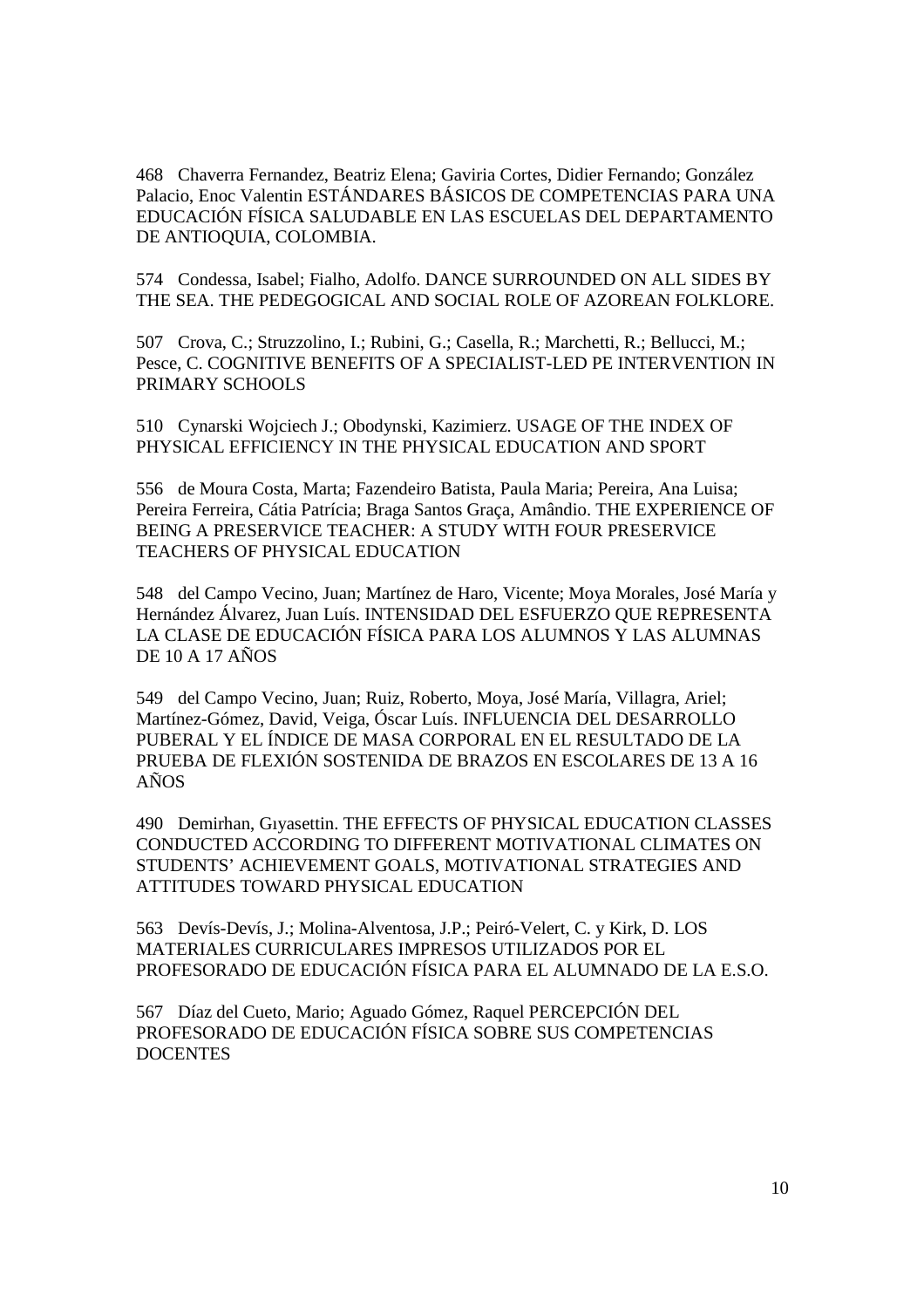552 Ebrahimpoor, Z.; Farzanegi, P.; Shakibaie, A. THE RESPONSE OF SALIVARY CORTISOL AND DEHYDROEPIANDROSTERONE (DHEA) TO COMPETITION IN FEMALE VOLLEYBALL PLAYERS

569 Eirín Nemiña, Raúl. DESARROLLO PROFESIONAL Y TUTORIZACIÓN DE PROFESORES DE EF

568 Eirín Nemiña, Raúl; García Ruso, Herminia. REFLECTIONS ABOUT THEIR POSSIBILITIES IN THE PROFESSIONAL DEVELOPMENT OF PE TEACHERS.

619 Funollet Queixalós, Feliu; Inglés Yuba, Eduard UNA NUEVA CONCEPCIÓN DEL APRENDIZAJE DEPORTIVO: APRENDIZAJE ASISTIDO EN RED

547 García Fariña, Abraham; Jiménez Jiménez, Francisco; Hernández Sanfiel, Rubens. ANÁLISIS DEL DISCURSO DOCENTE DE LOS TÉCNICOS DEPORTIVOS DE BÁDMINTON EN SITUACIONES DE ENSEÑANZA

610 García González, Luis; Gil Arias, Alexander; Moreno Domínguez, Alberto; Moreno Arroyo, M. Perla; del Villar Álvarez, Fernando. LA COMPETICIÓN COMO MEDIO DE APRENDIZAJE EN EL DEPORTE ESCOLAR

518 García López, Luis M.; Gutiérrez Díaz del Campo, David; Sánchez-Mora Moreno, David; Valero Valenzuela, Alfonso. EFFECTS ON EMPATHY AND ASSERTIVENESS OF A SPORT EDUCATION SEASON IN FOURTH GRADE SPANISH PRIMARY SCHOOL STUDENTS

597 García Taibo, Olalla; Aragundi Castro, Carlos Alberto. RELACIÓN ENTRE FLEXIBILIDAD Y DISTENSIONES MUSCULARES EN MIEMBRO INFERIOR DE JUGADORAS DE VOLEIBOL.

484 Gil Arias, Alexander; Moreno Arroyo, M. Perla; Moreno Domínguez, Alberto; Del Villar Álvarez, Fernando. ANÁLISIS DEL CONOCIMIENTO DECLARATIVO Y PROCEDIMENTAL EN JÓVENES JUGADORES DE VOLEIBOL ATENDIENDO A SU CATEGORÍA Y FUNCIÓN EN JUEGO

618 Hirvensalo, Mirja; Kokkonen, Marja; Kurikkala, Joona; Zeng, Howard Z. PRINCIPALS' PERCEPTION ON PHYSICAL EDUCATION AND SELF-EVALUATION TO THEIR SCHOOL PHYSICAL EDUCATION PROGRAMS IN FINLAND

617 Iserbyt, Peter, Behets, Daniel. ROLE SWITCHING IN RECIPROCAL PEER **TUTORING**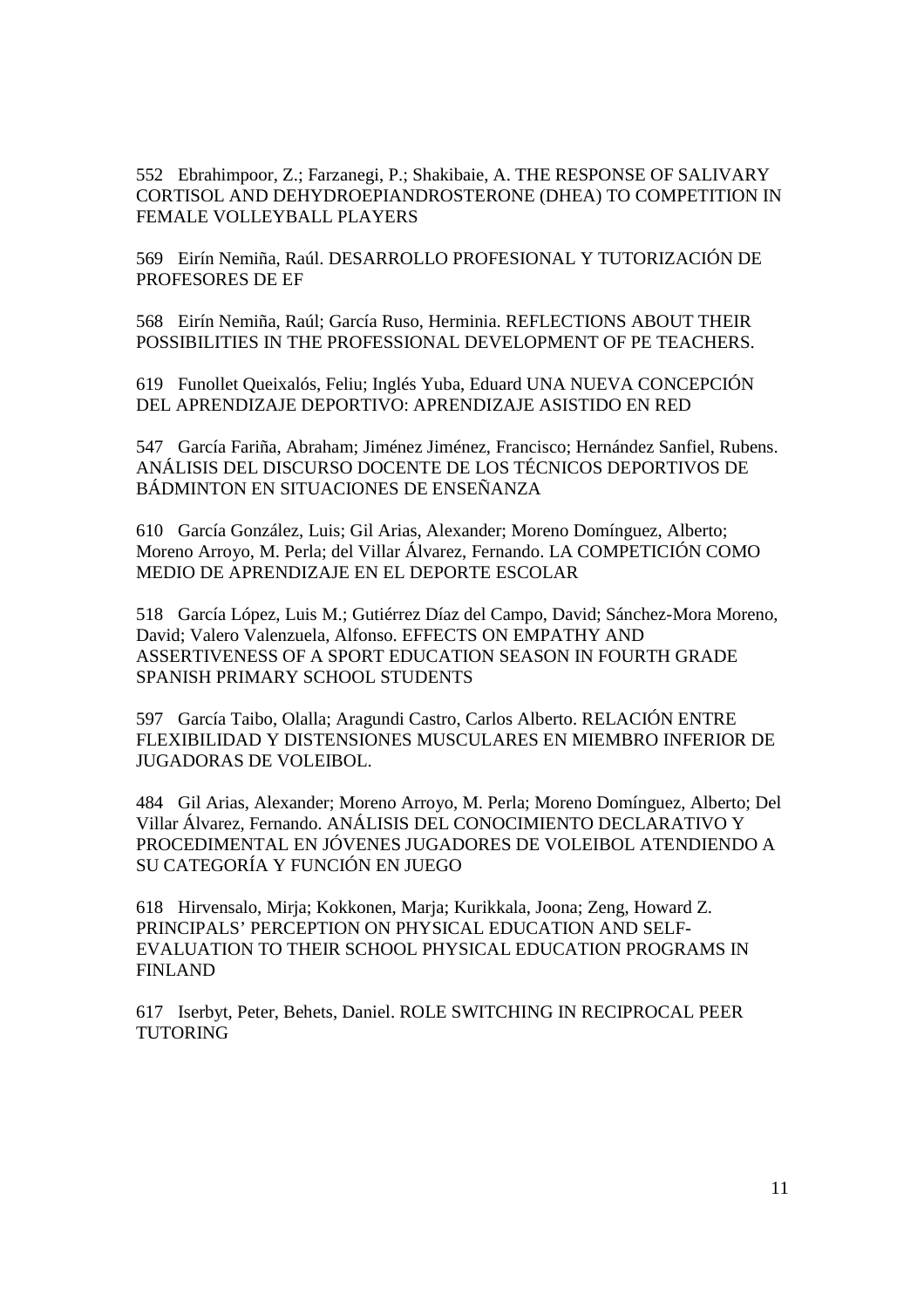611 Jacobs, F.; Luderus; Sklad. WITH THE COACH AS A CATALYST EDUCATION THROUGH SPORT POSSIBLE? THE INITIAL RESULTS OF AN INTERVENTION PERFORMED ON 48 SOCCER COACHES IN THE NETHERLANDS.

609 Kretschmann, Rolf. MY TEACHING IN PHYSICAL EDUCATION IS SUCCESSFUL WITHOUT INTEGRATING ANY TECHNOLOGY. – INTEGRATING TECHNOLOGY IN PHYSICAL EDUCATION FROM PHYSICAL EDUCATION TEACHERS' VIEW

522 Lago Peñas, Carlos; Lago Ballesteros, Joaquin. PERFORMANCE IN TEAM SPORTS: IDENTIFYING THE KEYS TO SUCCESS IN SOCCER

572 Lang, Simone. THE INTERPRETATION OF BODY LANGUAGE OF P.E. SUPERVISORS WITH VIDEO BASED OBSERVATION METHODS

554 Larsson, Lena. PE TEACHER EDUCATION - AN ARENA FOR REPRODUCING TRADITIONS, VALUES AND NORMS

532 Legrain, Pascal; Gillet, Nicolas. NEW TECHNOLOGIES FOR EDUCATION: MOTIVATIONAL AND COGNITIVE BENEFITS FOR PUPILS IN A PHYSICAL EDUCATION SETTING

625 Leysen; Hilde; Dehandschutter, Toon; Iserbyt, Peter; Behets Daniel. TEACHERS PERCEIVED KNOWLEDGE AND TEACHING PRACTICE CONCERNING TGFU CONCEPT IN FLANDERS (BELGIUM).

601 Marques Batalau, Rui Miguel; Proença Martins, Jorge Dos Santos. TRAINING AND COMPETITION OF FUTSAL IN SCHOOL SPORT (LISBON)

562 Meckbach, Jane; Larsson, Lena. SUPPORTIVE ENVIRONMENTS FOR YOUNG LEADERS

479 Méndez-Giménez, Antonio; Fernández-Río, Javier. EFECTOS DEL USO DE MATERIALES AUTOCONSTRUIDOS SOBRE LA SATISFACCIÓN, EL APRENDIZAJE, LAS ACTITUDES Y LAS EXPECTATIVAS DEL ALUMNADO DE MAGISTERIO DE LA ASIGNATURA JUEGOS TRADICIONALES

489 Méndez-Giménez, Antonio; Fernández-Río, Javier. THE USE OF HOMEMADE MATERIALS TO ENHANCE CONSTRUCTIVIST LEARNING WITHIN THE SPORT EDUCATION-TACTICAL GAMES MODEL: THE CASE OF AN ULTIMATE LEARNING UNIT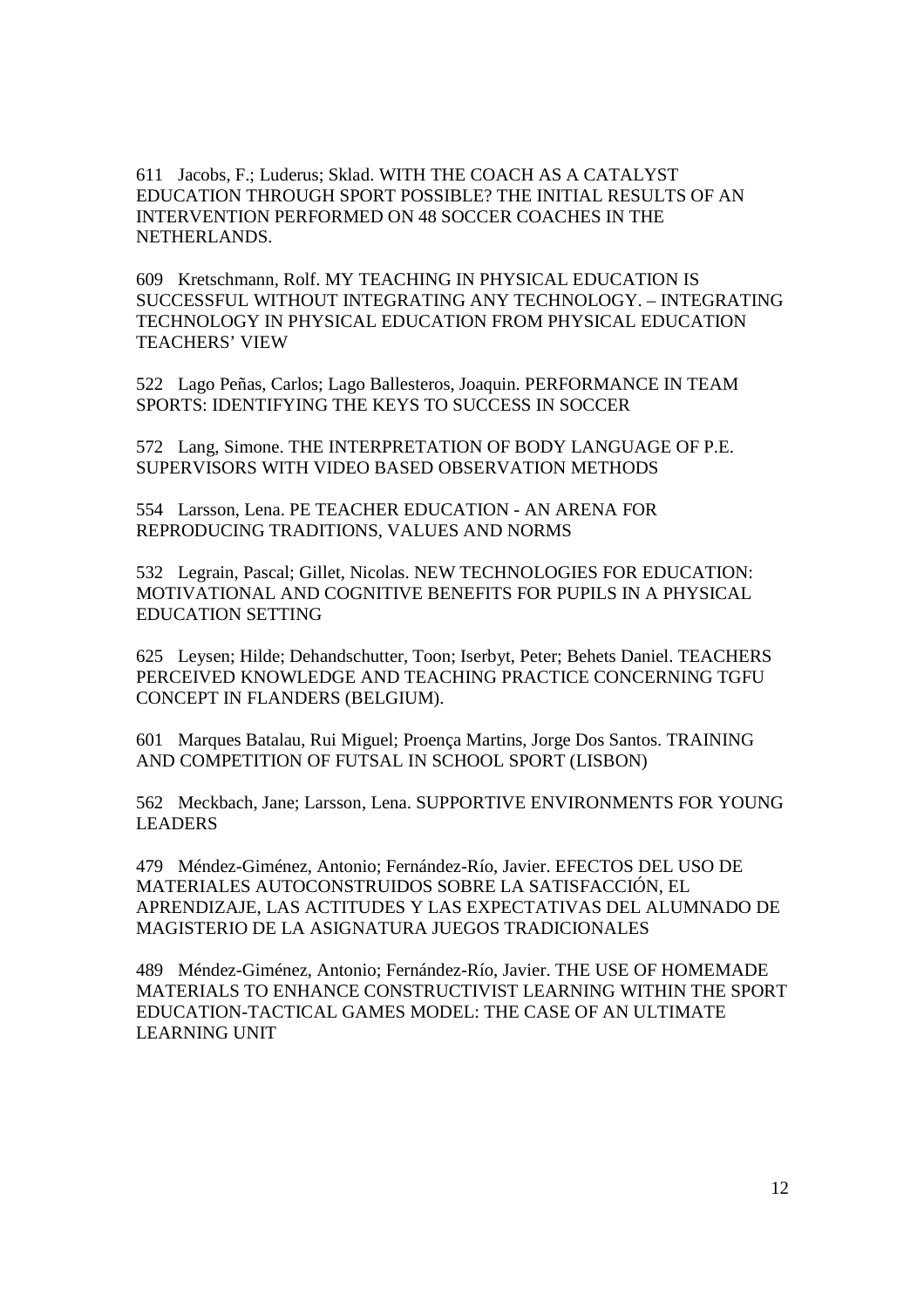480 Méndez-Giménez, Antonio; Martínez-Maseda, Jonathan; Fernández-Río, Javier. IMPACTO DE LOS MATERIALES AUTOCONSTRUIDOS SOBRE LA DIVERSIÓN, APRENDIZAJE, SATISFACCIÓN, MOTIVACIÓN Y EXPECTATIVAS DEL ALUMNADO DE PRIMARIA EN LA ENSEÑANZA DEL PALADÓS.

613 Molina Armendáriz, José Antonio; García Fernandez, David Arnoldo. ESTIMULACIÓN DEL LENGUAJE ORAL A TRAVÉS DE UN PROGRAMA PSICOMOTOR EN EDAD PREESCOLAR

580 Montesdeoca Hernández, Rayco; Cabrera Suárez, Dolores; Ruíz Llamas, Guillermo; Barrera García, Héctor. COMPARATIVA DE LAS HABILIDADES MOTRICES BÁSICAS ENTRE TENISTAS DE 10 A 12 AÑOS

550 Nanasawa, Akane. STUDY ON TEACHER TRAINING CURRICULUM FOR PRACTICAL COMPETENCE DEVELOPMENT― FOCUSING ON COMPETENCE FORMATION THROUGH MICROTEACHING LESSONS.

537 Neves, Rui; Moreira, António; Carreiro da Costa, Francisco. PHYSICAL EDUCATION, TEACHERS PERSONAL EXPERIENCES AND MEMORIES

530 Okade, Yoshinori; Hasegawa, Etsushi; Miki, Hiromi; Miyazaki, Akiyo. TEACHING INVASION GAMES IN THE REVISED JAPANESE COURSE OF **STUDIES** 

514 Pearson, Phil; Webb Paul. THE INTEGRATION OF TGFU INTO THE SECONDARY SCHOOL PHYSICAL EDUCATION CURRICULUM – HOW SUCCESSFUL HAS IT BEEN?

471 Perrotta, Francesco; Farsaci; Fabio. A PROJECT FOR THE EDUCATION PSYCOMOTOR FOR DEVELOPMENTAL AGE

513 Poggi, Marie-Paule; Musard, Mathilde; Brière, Fabienne TEACHING PHYS. ED. IN A DISADVANTAGED EDUCATIONAL CONTEXT (PEZ). THE RECONVERSION OF PROFESSIONAL HABITUS AND OF CURRICULA SELECTION.

545 Ponseti, F. Xavier; Cantallops, Jaime; Borràs, Pere A.; Vidal, Josep; Palou, Pere. EDUCACIÓN FÍSICA Y ALUMNOS GRAVEMENTE AFECTADOS: UNA EXPERIENCIA EN LA UNIVERSIDAD DE LES ILLES BALEARS

546 Reis, Walkiria; Fulco, Ana Paula. FUN PHYSICAL EDUCATION CLASS FOR PRE-SCHOOL KIDS

477 Robinson, Daniel; Foran, Andrew. PRE-SERVICE PHYSICAL EDUCATION TEACHERS' IMPLEMENTATION OF "TGFU TENNIS": AN ASSESSMENT OF UPPER ELEMENTARY STUDENTS' LEARNING USING A MODIFIED GPAI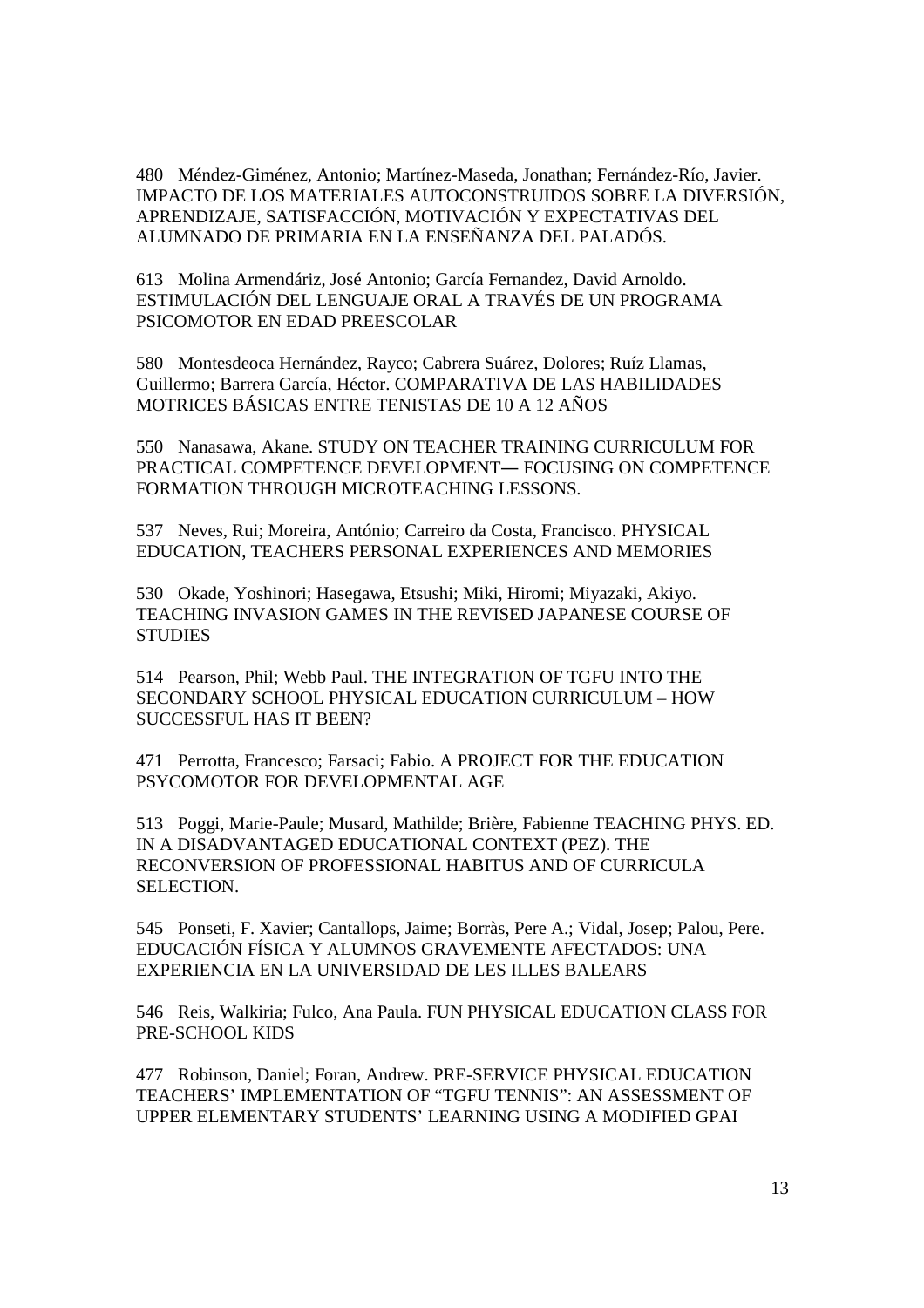478 Robinson, Daniel; Foran, Andrew. PRE-SERVICE PHYSICAL EDUCATION TEACHERS' IMPLEMENTATION OF "TGFU TENNIS": AN ASSESSMENT OF UPPER ELEMENTARY STUDENTS' LEARNING USING A MODIFIED GPAI

483 Rolim, Ramiro; Calderón, Antonio; Peter, Hastie; Pereira, Jose Augusto; Mesquita, Isabel. APRENDER ATLETISMO Y SU ENSEÑANZA MEDIANTE EL MODELO DE EDUCACIÓN DEPORTIVA (SPORT EDUCATION MODEL). UNA EXPERIENCIA EN EDUCACIÓN SUPERIOR.

495 Ruiz Barquín, Roberto; Rey García, Carlos. FLOW DISPOSICIONAL Y PERSONALIDAD EN FUTBOL AMATEUR CATEGORÍA JUVENIL. UN ANÁLISIS PREDICTIVO.

579 Ruíz Llamas, Guillermo; Cabrera Suárez, Dolores; Montesdeoca Hernández, Rayco; Barrera García, Héctor. INFLUENCIA DE LOS DISTINTOS TIPOS DE RAQUETA EN LA ETAPA DE PERFECCIONAMIENTO EN EL TENIS

612 Rukavina, Paul; Li, Weidong; Manson, Mara; Beale, Angela; Doolittle, Sarah. MIDDLE SCHOOL TEACHERS' PERCEPTIONS OF ENVIRONMENTAL CONSTRAINTS FOR INCLUSION OF OVERWEIGHT STUDENTS INTO PHYSICAL EDUCATION

628 Şahan, Asuman; Erman K., Alparslan; Bozkurt, Gürkan. BODY MASS INDEX AND COORDINATION IN 10-12 YEARS OLD TURKISH TENNIS PLAYERS

516 Sakashita, Reiko; Nieminen, Pipsa, Takizawa, Kaoru. JAPANESE PHYSICAL EDUCATION STUDENTS PERCEIVED SKILLS AND ABILITIES IN TEACHING PHYSICAL EDUCATION

511 Sánchez Sánchez, Mauro; Ruiz Pérez, Luis Miguel; Delgado Noguera, Miguel Ángel. LA MOTIVACIÓN PARA LLEGAR A SER UN JUGADOR EXCELENTE EN BALONCESTO

463 ŞANLI, Esma; TUNCEL, Semiyha, KOÇAK, Funda. THE EFFECTS OF INTERSHIP ON THE IMPROVEMENT OF QUALITIES OF PRE-SERVICE PHYSICAL EDUCATION TEACHERS (SAMPLlNG OF ANKARA UNlVERSlTY, SCHOOL OF PHYSlCAL EDUCATlON AND SPORTS )

506 Şanli, Esma; Tuncel, Semiyha; Koçak, Funda. THE EFFECTS OF INTERSHIP ON THE IMPROVEMENT OF QUALITIES OF PRE-SERVICE PHYSICAL EDUCATION TEACHERS (SAMPLING OF ANKARA UNIVERSITY, SCHOOL OF PHYSICAL EDUCATlON AND SPORTS )

496 Sanmuga, Nathan. A STUDY ON EFFECTIVENESS OF SET AND SHT TEACHING MODULES IN ACQUIRING GENERAL SKILLS, KNOWLEDGE AND GAME PLAY AMONG STUDENTS OF VARYING SKILL LEVELS IN HOCKEY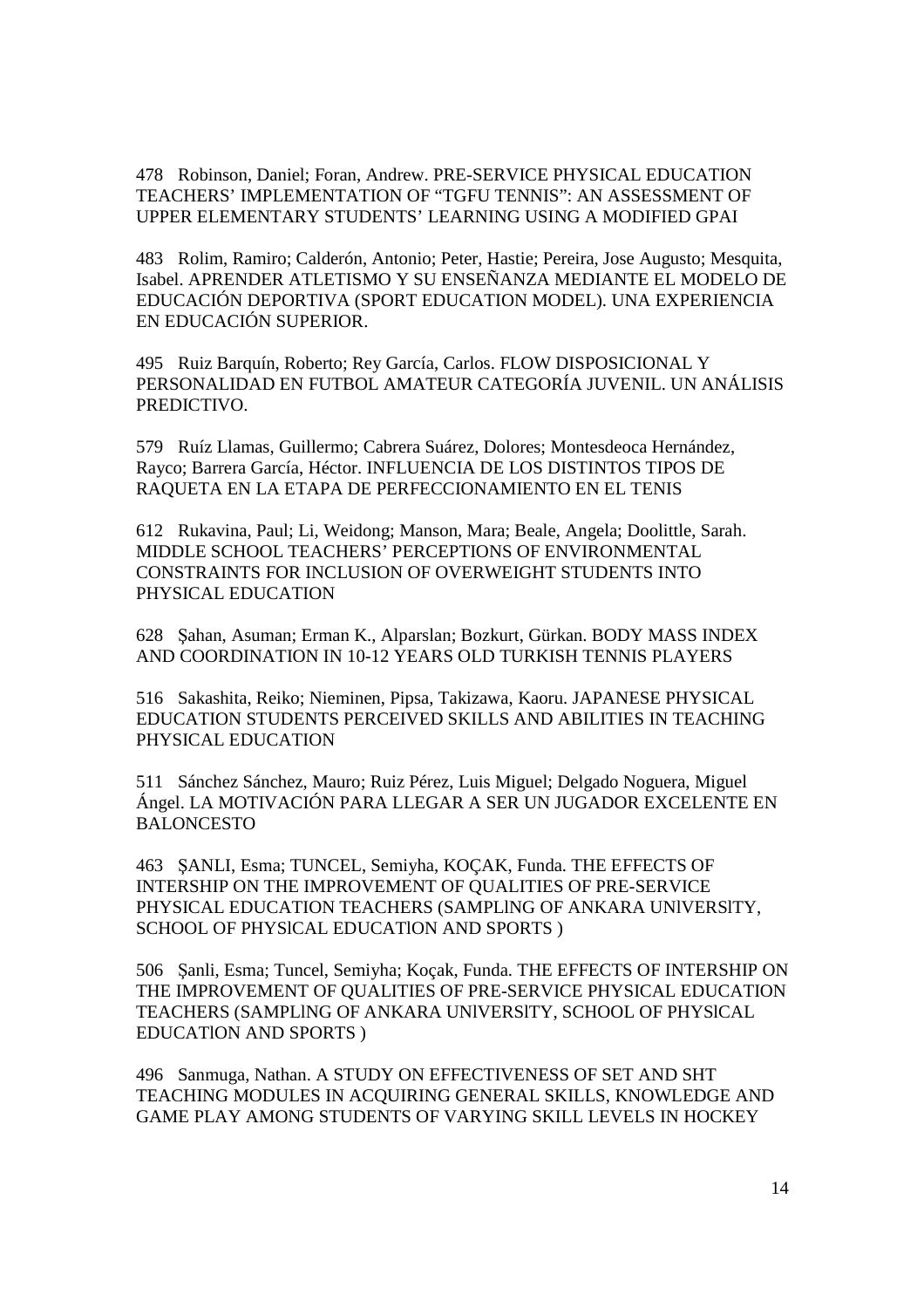595 Sheehy, Deborah; Richardson, Karen; Bohler, Heidi. I FINALLY UNDERSTAND: PRE-SERVICE TEACHERS' PERSPECTIVES ON LEARNING TGfU.

626 Suarez Castelo, J. C.; Fernández Romero, J.; Aragundi Castro, C.; Resende, R. ESTUDIO DE LA PARTICIPACIÓN DEL JUGADOR LIBERO EN LA RECEPCIÓN DEL SAQUE EN CATEGORIAS DE ALTO NIVEL EN EL VOLEIBOL FEMENINO

600 Sukou, Riki; Ogiwara, Tomoko; Hamagami, Yohei; Hasegawa, Etsushi; Hiromi, Miki; Miyazaki, Akiyo; Okade, Yoshinori. FACTORS AFFECTING JAPANESE ELEMENTARY SCHOOL TEACHERS COMMITMENT TO TEACHING PHYSICAL EDUCATION.

476 Swabey, Karen; Salter, Susan; Douglas, Tracy. IT'S ALL FUN AND GAMES - ENGAGING FIRST YEAR HUMAN MOVEMENT STUDENTS

541 Valenciano Valcárcel, Javier; Valera García; Rosa María; Garcia López, Luis Miguel ¿POR QUÉ NO PRACTICO ACTIVIDAD FÍSICA? CÓMO EXPLICAN LOS ADOLESCENTES DE UN ENTORNO RURAL SU SEDENTARISMO

555 Wharton, Lee. EMERGENT DECISION MAKING: IMPLICATIONS FOR COACH EDUCATION

526 Zeng, Howard Z. URBAN PUBLIC SCHOOL PRINCIPALS' PERCEPTION ABOUT PHYSICAL EDUCATION AND SELF-EVALUATION ON THEIR PHYSICAL EDUCATION PROGRAMS

529 Zeng, Howard Z.; Hipscher, Michael; Leung, Raymond W.; Stanco, Craig; Zanotto, George. ATTITIDES OF HIGH SCHOOL STUDENTS TOWARD PHYDICAL EDUCATION (PE) AND THEIR SPORT/ACTIVITIES PREFERENCES

### *Preparación professional - Professional development*

## 551 Andoh, Syu. THE CLASSIFCATION OF THE STUDENT'S LEARNING PATTERN THROUGH GOLF INSTRUCTION

499 Beaudoin, Sylvie; Brunelle, Jean-Pierre; Spallanzani, Carlo. IMPLEMENTING TPSR MODEL IN PHYSICAL EDUCATION: BENEFITS OF A SELF-SUPERVISION PROCESS

599 Bores Calle, Nicolás; Martínez Alvarez, Lucio; García Monge, Alfonso. ESTUDIO COMPARATIVO DE LA IDENTIDAD DEPORTIVA DE FUTUROS MAESTROS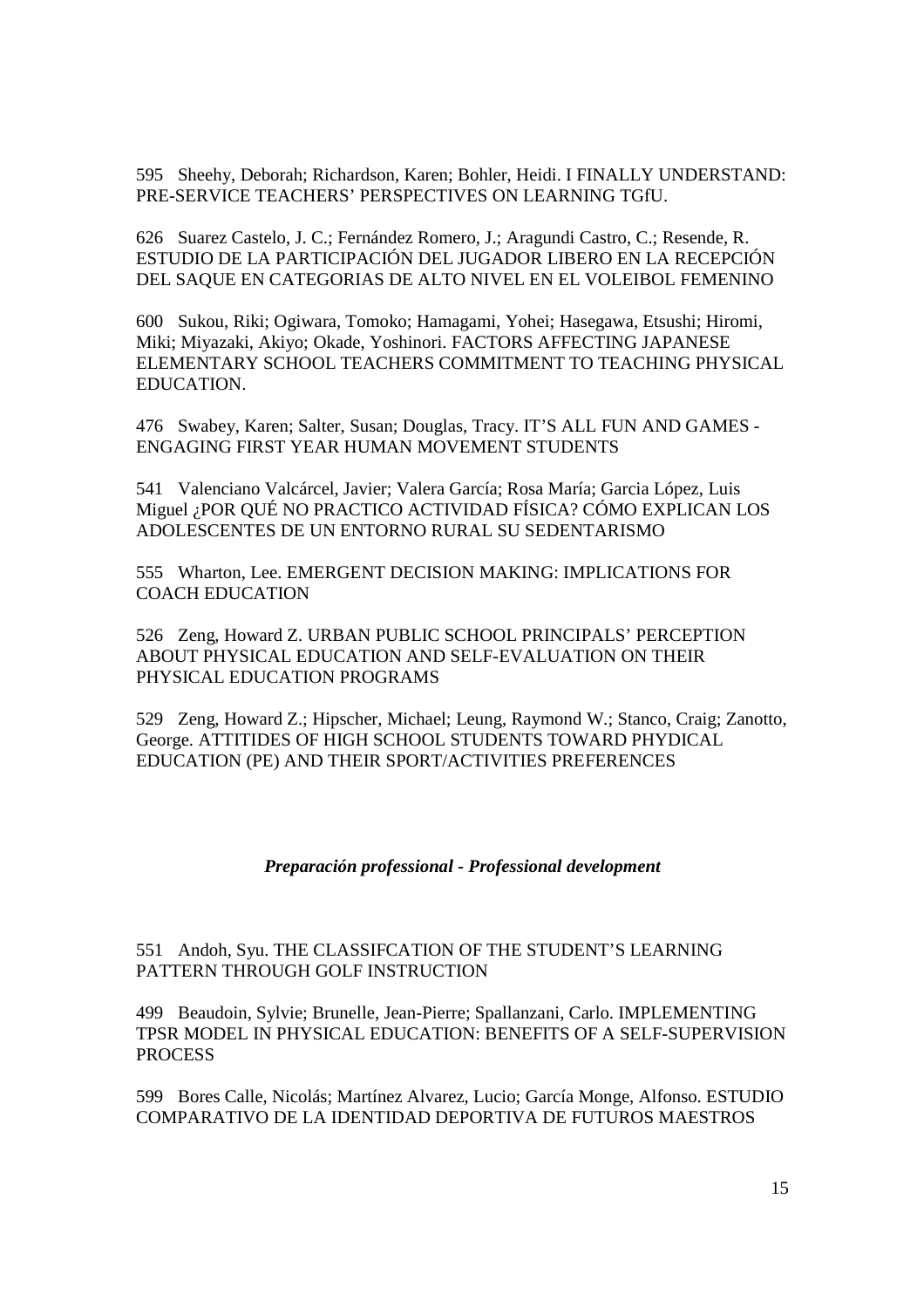561 Branco, A.; Duarte, A.; Onofre, M. THE TEACHERS' SATISFACTION TOWARDS THEIR CONTINUING TRAINING IMPACT OF A PROFESSIONAL DEVELOPMENT MODEL FOCUSES ON TEACHERS AND SCHOOL

543 Condessa, Isabel; Matias, Heidi. THE CURRICULAR PHYSICAL EDUCATION IN THE PRIMARY SCHOOL. ANALYSE A CONTEXT OF TEACHING.

472 Elliot, Dely; Atencio, Matthew, Jess, Mike; Campbell, Theresa. I JUST WANTED SOME INSPIRATION BECAUSE IT JUST FELT VERY DRY, VERY REPETITIVE": SCOTTISH PRIMARY TEACHERS' EXPERIENCES OF PHYSICAL EDUCATION, INITIAL TEACHER EDUCATION AND CONTINUING PROFESSIONAL DEVELOPMENT

464 Gil Madrona, Pedro; González Villora, Sixto; Cordente Mesas, David; Pastor Vicedo, Juan Carlos. INICIACIÓN A LA INVESTIGACIÓN EN ALUMNOS DE MAGISTERIO, EDUCACIÓN FÍSICA: LA EMPATÍA EN LA POBLACIÓN UNIVERSITARIA

606 Gutiérrez Díaz del Campo, David; García López, Luis Miguel; Gulías González, Roberto; Fernández Sánchez, Antonio. SOCIALIZACIÓN DE LOS FUTUROS MAESTROS DE EDUCACIÓN FÍSICA EN EL MODELO DE ENSEÑANZA DE EDUCACIÓN DEPORTIVA

523 Lago Peñas, Carlos; Casáis Mártinez, Luis; Rey Eiras, Ezequiel; Lago Ballesteros, Joaquín. STABILTY OF BALL POSSESSION STRATEGIES IN SOCCER: THE INFLUENCE OF SITUATIONAL VARIABLES

627 Mäkelä, Kasper; Hirvensalo Mirja. PHYSICAL EDUCATION TEACHERS' JOB SATISFACTION IN FINLAND

634 Méndez Rial, Belia; Vicente Santiago, Delfina. ANÁLISIS CURRICULAR DE LOS NUEVOS TÍTULOS DE GRADO RELACIONADOS CON LA ACTIVIDAD FÍSICA Y EL DEPORTE Y SU VINCULACIÓN EN LA PROMOCIÓN DE UN ESTILO DE VIDA ACTIVO

632 Oliveira Farias, Gelcemar; Fazendeiro Batista, Paula Maria; Vieira do Nascimento, Juarez; Braga dos Santos Graça, Amândio. PROFESSIONAL EXPECTATIONS REVEALED BY PHYSICAL EDUCATION TEACHERS IN DIFFERENT PHASES OF THE TEACHING CAREER

620 Palomäki, Sanna; Heikinaro-Johansson, Pilvikki; Hirvensalo, Mirja. KNOWING YOUR PUPILS: REFLECTIONS ON SUPERVISED EARLY FIELD EXPERIENCES

528 Paulo, Ana; Saudade, João; Catalão, Catarina. CO-OPERATIVE APPROACH TO PHYSICAL EDUCATION: COLLEGE STUDENTS TRAINING ALLIED WITH SCHOOL SPORT DEVELOPMENT